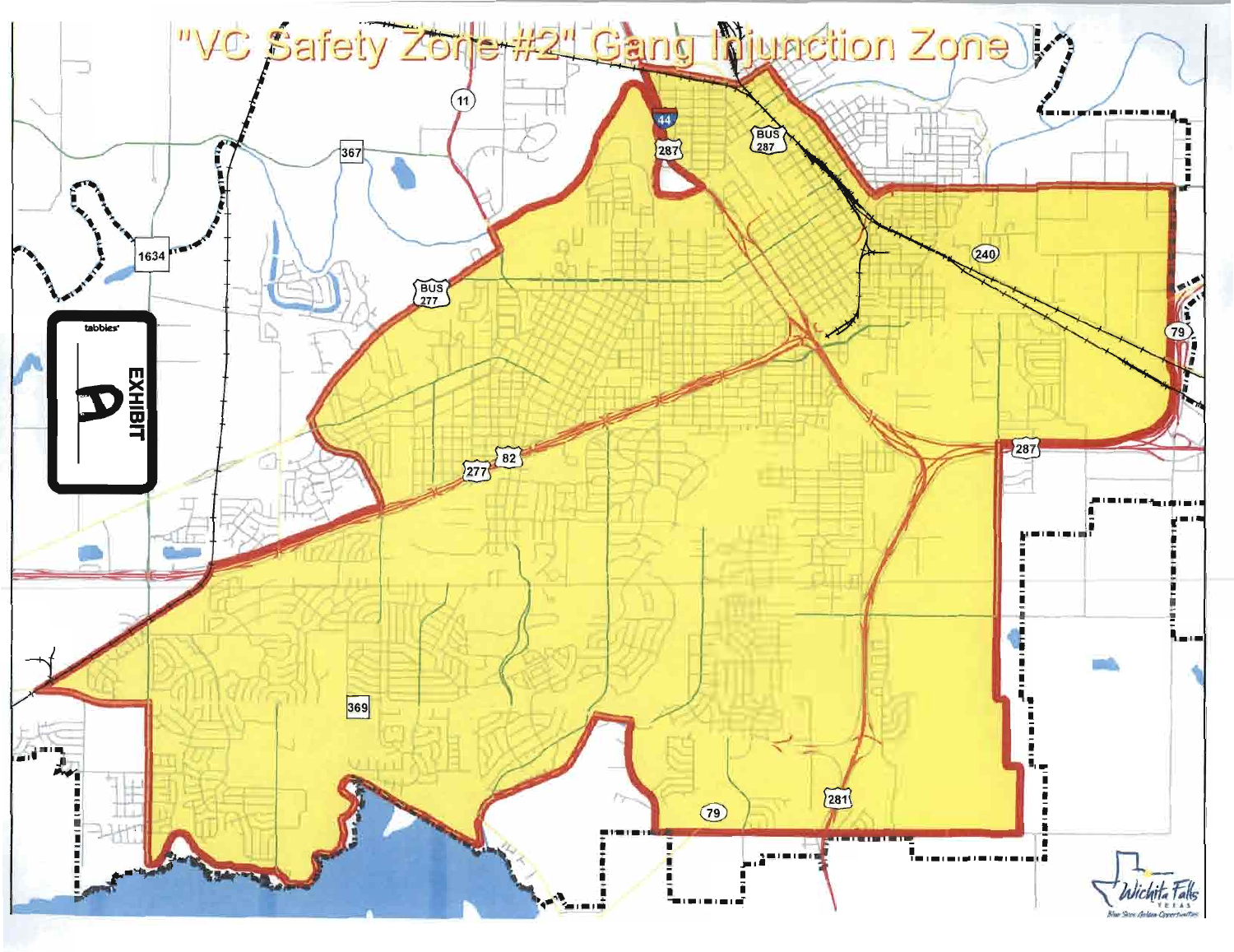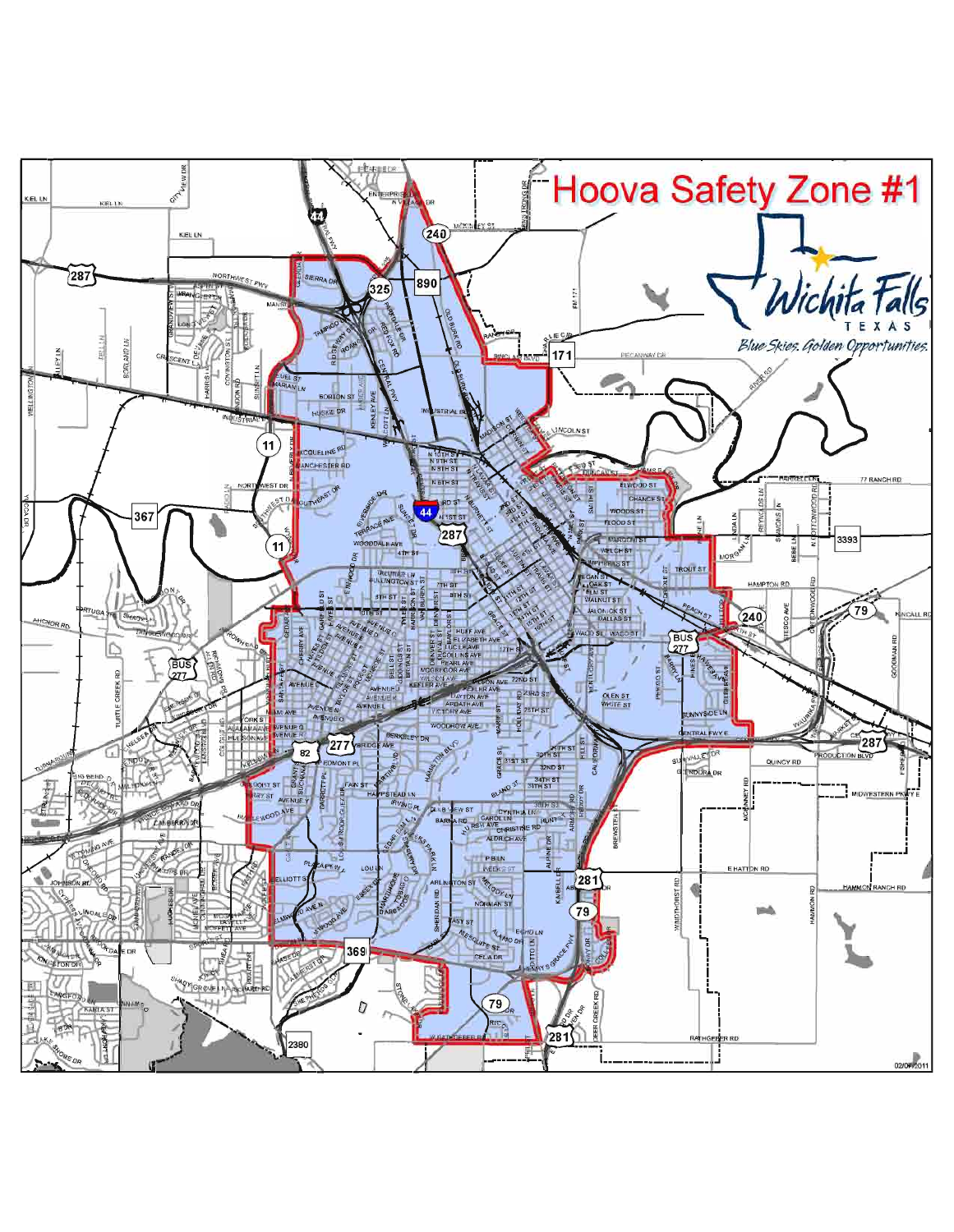

PLM Safety Zone 1 with 50 ft Buffer from inner edge



Map for Illustrative Purposes Only

1 inch equals 3,333 feet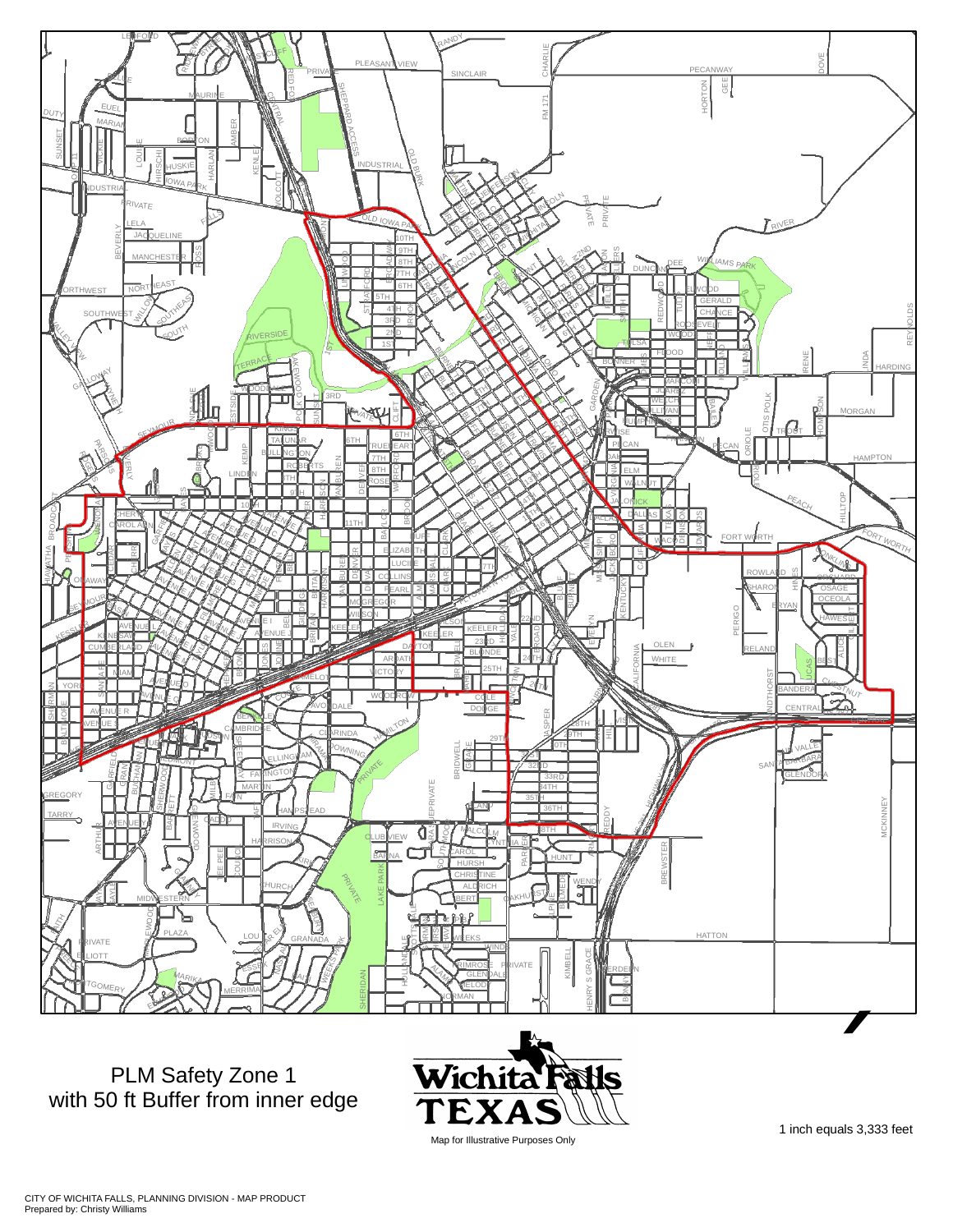